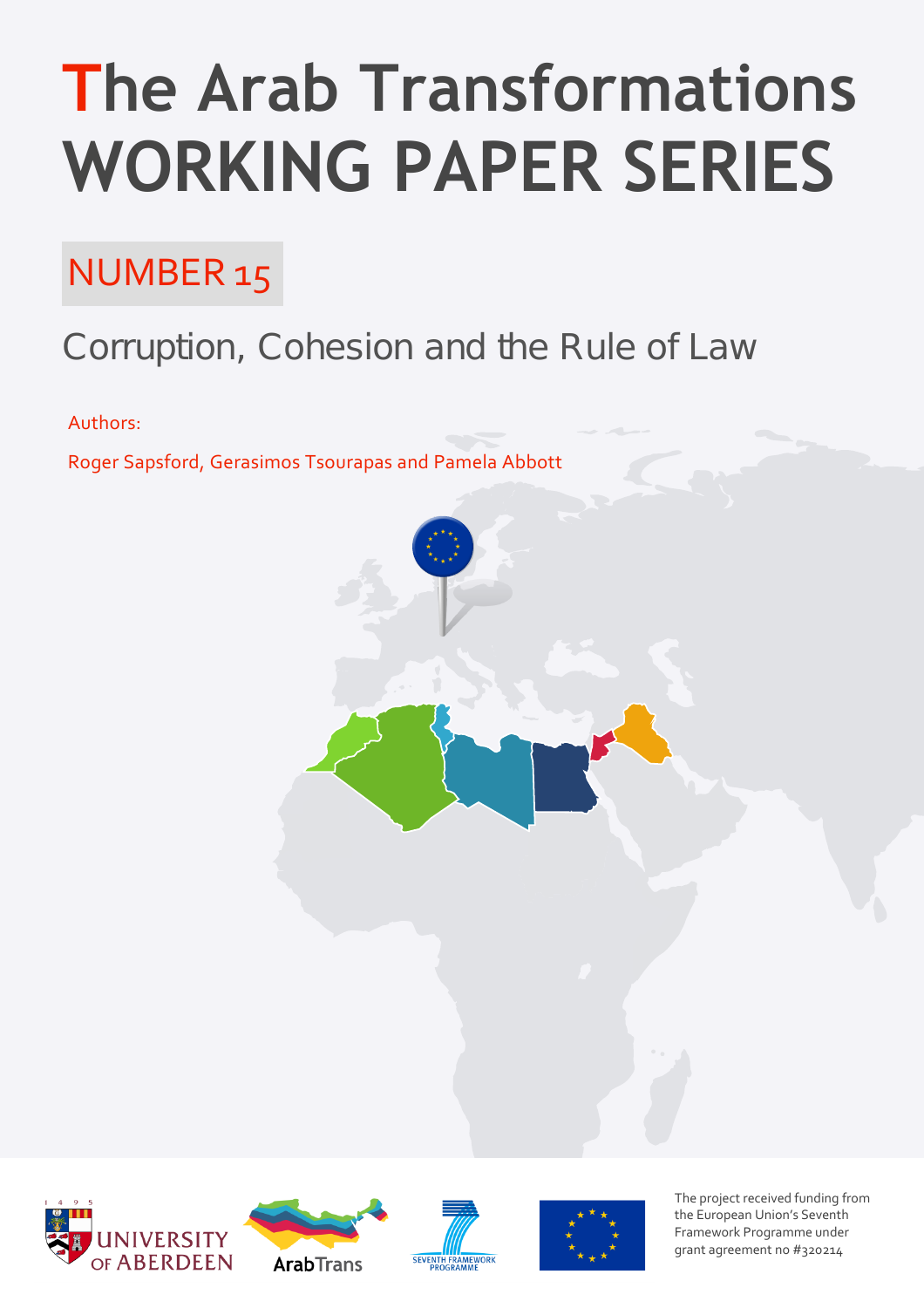The Arab Transformations Project is an international research project operating within the European Commission's FP7 framework. The project looks comparatively at attitudes and behaviours in the context of the social, political and economic transformations taking place across Middle East and North Africa since February 2011. The countries covered are Morocco, Algeria, Tunisia, Libya, Egypt, Jordan, and Iraq.

Ethical approval for the Project was given through the Ethical Review Procedures of the University of Aberdeen. Further details of the project can be found on the project web site at [www.arabtrans.eu.](http://www.arabtrans.eu/)

#### **Acknowledgements**

The Arab Transformations Project is coordinated by the University of Aberdeen (UK) and includes a further 11 partners: Dublin City University (DCU), Dublin, Ireland; Análisis Sociológicos Económicos y Políticos (ASEP), Madrid, Spain; Istituto per gli Studi di Politica Internazionale (ISPI), Milan, Italy; Universität Graz (UNI GRAZ), Graz, Austria; Societatea Pentru Methodologia Sondajelor Concluzia-Prim (Concluzia), Chisinau, Moldova; Centre de Recherche en Économie Appliquée pour le Développement (CREAD), Algiers, Algeria; Egyptian Centre for Public Opinion Research (BASEERA); Cairo, Egypt; Independent Institute for Administration and Civil Society Studies (IIACSS), Amman, Jordan; University of Jordan (JU), Amman, Jordan; MEDA Solutions (MEDAS), Casablanca, Morocco; Association Forum Des Sciences Sociales Appliquées (ASSF); Tunis, Tunisia.

The author would also like to acknowledge the World Values Survey, Arab Barometer and Gallup Analytics on whose survey data they draw. We are also grateful to Viola Sanelli and Ilia Xypolia, at the University of Aberdeen, for material they supplied on the history and politics of the region.

#### **Copyright**

The authors alone remain responsible for the content of this report. It cannot be taken to necessarily represent the views of the EU, the Court of the University of Aberdeen or any of the project partners © Licensed under a Creative Commons Attribution 4.0 International License. The report may be copied and used in whole or part and adapted for non-commercial use subject to the original publication being acknowledged.

The authors have asserted their right under the Copyright, Designs and Patients Act 1988 to be identified as authors of this work

#### **Recommended forms of citation**

Sapsford R., Tsourapas, G. and Abbott, P. (2016). Corruption, Cohesion and the Rule of Law. Arab Transformations Working Paper 15. Aberdeen: University of Aberdeen.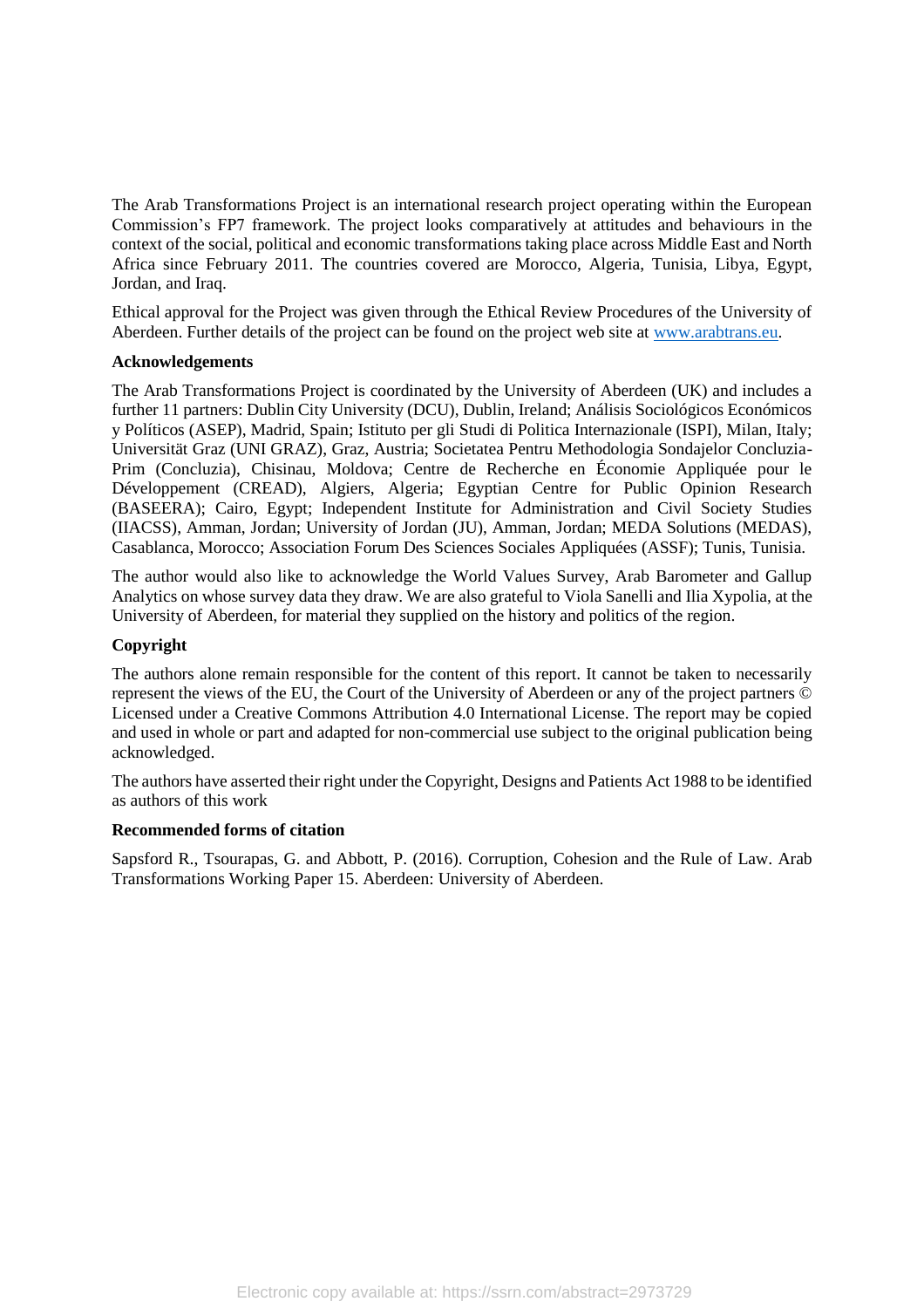# CORRUPTION, COHESION AND THE RULE OF LAW

#### **Abstract**

Corruption provokes much anger in MENA and was important as a trigger in the Arab Uprisings it was government corruption that sparked the greatest anger among the population. The argument of this Report is (a) that government corruption is a major and obvious breach of trust, (b) that the same is true for 'civil' corruption – 'wasta' in employment, business corruption - and (c) that corruption is a special case of breach of the Rule of Law which is essential for a decent society. The initial focus on corruption leads to consideration of what people think they can reasonably expect from government and from each other. Ultimately, corruption breaks the cords that hold modern societies together; it is an attack on social cohesion.

The MENA countries have some way to go before much social cohesion is achieved. While three quarters or even more would trust their neighbours and people known to them personally, 70 per cent (83% in Tunisia) say other people are generally not to be trusted and a third or more consider that others would take advantage of you rather than try to be fair. More than a third of respondents think every level of government is corrupt (except in Tunisia, but even there the figure is around 16%), and where we have the detailed information we find that between 13 and 35 per cent think all or most of the politicians, the tax officials and even the judges are corrupt. Over half the population, and in some countries three quarters, think the government is doing little or nothing to remedy this. Beyond monetary corruption, wasta is very influential in the allocation of jobs, and if you do not know the right people and are not known by them you will have difficulty finding a job, which is profoundly divisive. 'Crony capitalism' may be seen as a high-level governmental version of the same process, with business opportunities and advantages reserved for the friends of government. Over 60 per cent in most countries trust the police and the army, but this still leaves a substantial minority who do not have trust in them, and only half the population trust even the courts (varying from 63% in Egypt and 57% in Jordan to 28% in Morocco and 31% in Tunisia).

However, there are signs that at least an *understanding* of what is required for cohesion underlies this disaffection. In the three countries covered by the AfroBarometer for this period over 80 per cent in Egypt and over 90 per cent in Tunisia agree that the decisions of the courts are binding, for example, and that people must obey the law (but 64% and 71% respectively in Morocco); some of them merely 'agree' rather than 'agree strongly', but the distinction may be a question of passion versus simple acceptance. Around 80 per cent agree that people must pay their taxes in Egypt and Tunisia, and 67 per cent in Morocco. The fundamentals of the Rule of Law – that laws must be obeyed by everyone equally and the decisions of the courts are binding on everyone equally - would therefore appear to have a place in MENA governmental discourse.

Of particular interest in this context is the ways in which people in the MENA region define what they mean by 'democracy'. There is every indication in the ArabTrans survey that a substantial group of the population in each country want what they see as 'democracy' – at least a third in most countries, towards half in Tunisia and more than half in Iraq. However, 'democracy' tends to be defined in terms not of elections and the ballot box alone but as showing the characteristics of a decent society. Doing away with corruption was chosen as a defining characteristic of democracy by between 20 and 40 per cent of respondents; other popular choices were economic ones (the availability of basics and of jobs) at a similar level, 'equality' items (political or economic), and freedom to criticise government.

The point to be made is that trust, detestation of corruption and wasta, the desire for free speech, the wish to be recognised as an equal of others politically and to have the resources to live the same lives as other people are not separate goals but in some sense facets of a single desired life style. People want a society where they are treated as adults, with dignity and respect, have a say in their lives and are as free to develop their capabilities as is compatible with the same freedom being offered to everyone else. Where the behaviour of the powerful – whether members of an elite or those with a small and temporary power – is blatantly aimed at the advantage of self or in-group, this forces reappraisal of the underlying cohesive norms that make a society possible.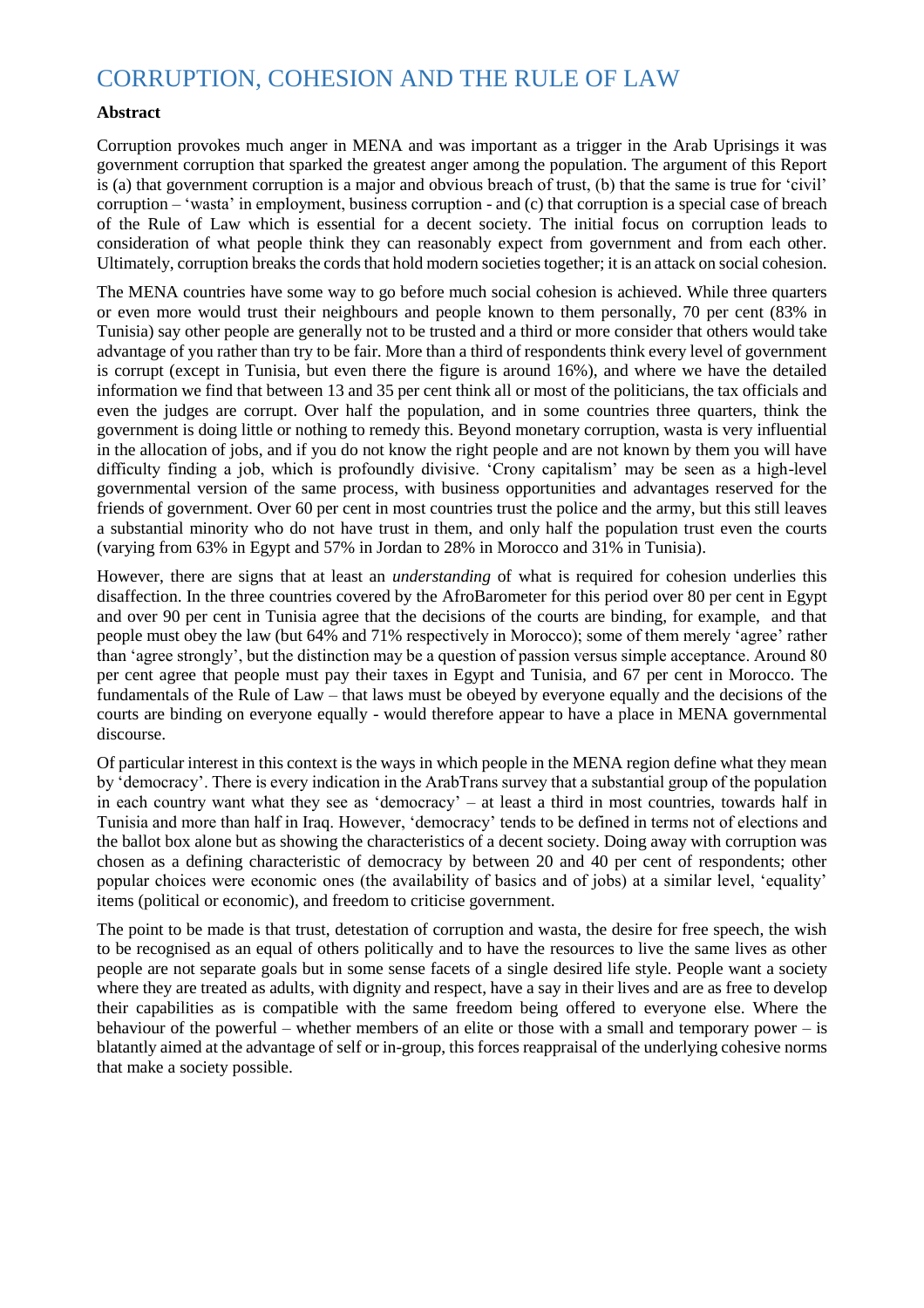## **1. Introduction**

One thing which has proved to be true across the whole of the Middle East and North Africa (MENA) region is that people see their countries as thoroughly corrupt and they are angry about it. It is mentioned as a major reason for the protests of 2011, for example: the ArabTrans survey asked for the important reasons why people went on the streets (allowing them to name two items from the list), and while there are significant differences between countries, protesting against corruption is the most popular reason by far in four of the countries, and while it falls to second place in Egypt and Jordan, it is chosen by far more people than any of the remaining choices (Figure 1). Demands for political freedom form on average 19 per cent of choices, ranging from less than 15 per cent in Egypt and Jordan to over 25 per cent in Iraq and Libya, and opposing authoritarian government reaches 34 per cent in Libya, but in all six of the countries the proportion naming corruption as a reason is above 40 per cent, in four it is above 50 per cent. In Libya and Tunisia it is above 60 per cent. The Arab Barometer, a year earlier, allowed three choices of response but the overall figures for corruption are higher (ranging from 42% to 75% of respondents) and it still comes out as the most common choice in four countries, though closer to 'economic reasons' than in the ArabTrans survey. In Egypt it comes second to' economic reasons', but with very little between them; in Tunisia it comes third after 'economic reasons' and 'more political freedom'.



**Figure 1: Reasons for taking to the streets in 2011 (%)**

**Source: ArabTrans Survey Note: all differences between countries in this chapter are significant at p<0.001, using χ2**

On the face of it, corruption's importance as a trigger in the Arab Uprisings and the anger that it provokes would not be expected. All of these countries had experienced some or all of falling income, rising unemployment, fewer opportunities for sons and daughters to make decent lives for themselves, greater government repression, more violence from government or beyond government's ability to control and/or civil war and foreign invasion, but it was government corruption that sparked the greatest anger among the population. This paper explores the nature of corruption, as it is understood and experienced in the MENA region, to see what that tells us about how societies function and what has been going on in the MENA region.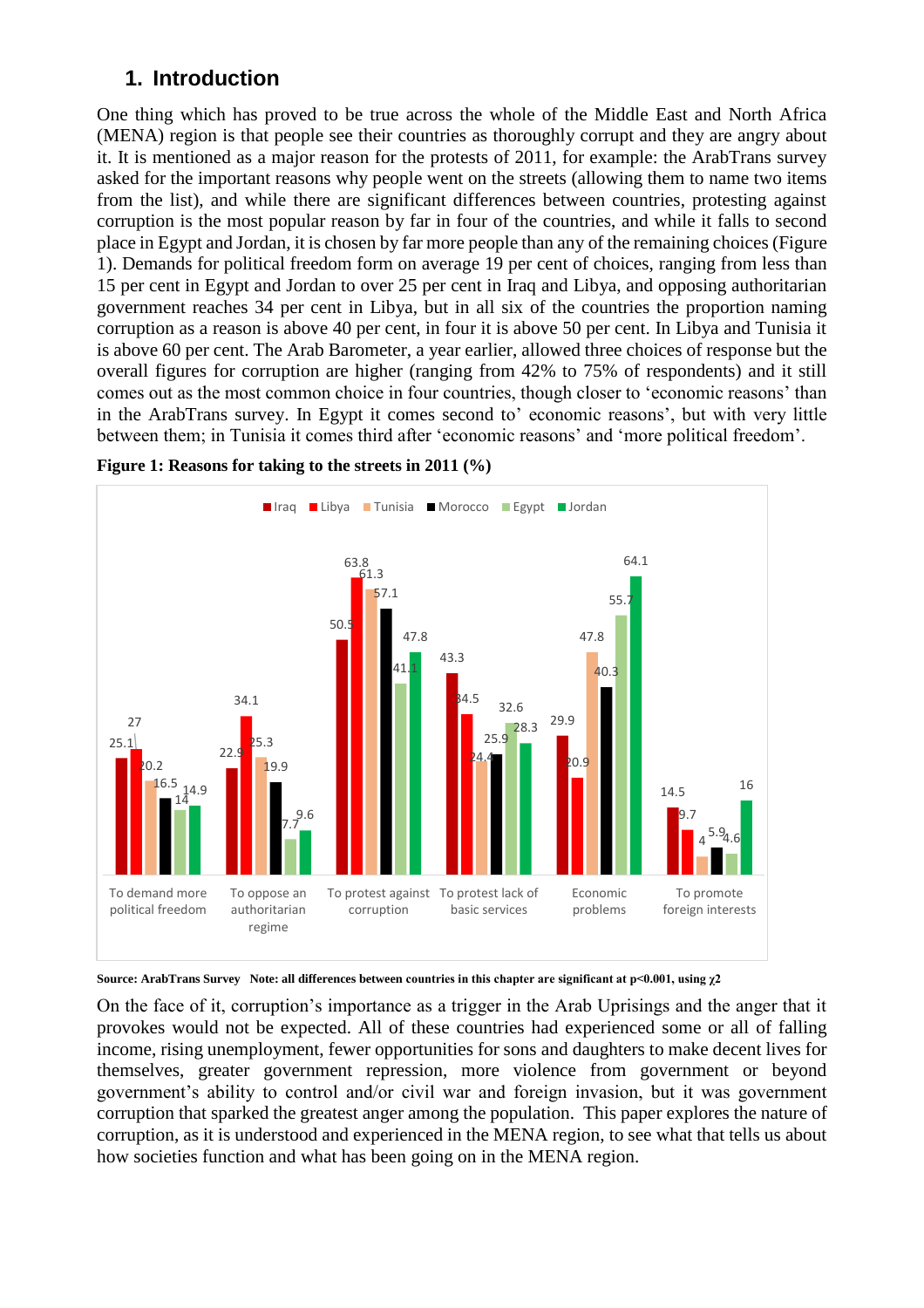# **2. Understanding Corruption**

Corruption has traditionally been approached as a fundamental problem impeding the onset of democratisation (Harrison, 1999). While there is no agreed, all-encompassing definition, corruption has been broadly characterised as

acceptance of money or other rewards for awarding contracts, violations of procedures to advance personal interests, including kickbacks from development programmes or multinational corporations; pay-offs for legislative support; and the diversion of public resources for private use, to overlooking illegal activities or intervening in the justice process. Forms of corruption also include nepotism, common theft, overpricing, establishing non-existent projects, payroll padding, tax collection and tax assessment frauds (Doig & Theobald, 2013).

It has been demonstrated that 'citizens in countries with higher levels of corruption express more negative evaluations of the performance of the political system and exhibit lower levels of trust in civil servants' (Anderson & Tverdova, 2003). Studying four Latin American countries, Seligson also discovered that corruption entails significant political costs, with regard to regime legitimacy, arguing that 'independent of socioeconomic, demographic, and partisan identification, exposure to corruption erodes belief in the political system and reduces interpersonal trust' (Seligson, 2002). However, due to its nature, corruption is impossible to measure with complete accuracy (Kaufmann, Kraay, & Mastruzzi, 2006; Lambsdorff, 2006, and see also the work of Tranparency International).

Corruption across Middle Eastern states is a common theme in the literature (Anderson, 1987; Henry & Springborg, 2010), frequently approached as cronyism (Diwan, Keefer, & Schiffbauer, 2013), or as 'informal networks in the politics of Middle Eastern economic reform' (Heydemann, 2004). Corruption has been identified as impeding the revenue-generating capacity of Middle Eastern states (Imam & Jacobs, 2014; Malik & Awadallah, 2013). Eva Bellin, for instance, links corruption in Tunisia with 'stalled democracy' (Bellin, 2002).

#### **2.1 Corruption in MENA governments**

The Corruption Perceptions Index published by Transparency International, which averages a number of international surveys of corruption in government, does not indicate any dramatic increase in corruption to trigger the concern with it in 2011 (Figure 2), though the increase in access to independent media such as satellite television broadcasts and internet communication made corruption more visible (Lynch, 2012) and it may therefore have *appeared* to be increasing. Jordan has the lowest levels of corruption as measured by the Index and ranks  $45<sup>th</sup>$  in the world in this respect, while Iraq and Libya have the highest, well below the MENA average and ranking joint 161<sup>st</sup>. All four of the countries had shown some improvement in the years leading up to 2011, while Egypt and Morocco were showing a slight increase in corruption. Some of the corruption amounts to straightforward theft of assets that pass through the hands of government.

The Arab Spring has illuminated the widespread grand corruption of public officials in the top tiers of political influence in multiple countries across the region... the alleged stealing of tens of billions of US Dollars' worth of state funds by the ex-leaders of Egypt, Tunisia and Libya in particular has been well documented … Although the public in these countries were aware that funds were being misappropriated, the scale of theft took everyone by surprise (Johnson & Martini, 2012).

However, the authors also discuss the institutionalised practice of bribery, nepotism and cronyism and the blurred boundaries between the executive and the judiciary as typical of all the MENA countries. Another key element was the sale at discounted prices of land and state enterprises to crony capitalists (see below) and favoured foreign investors.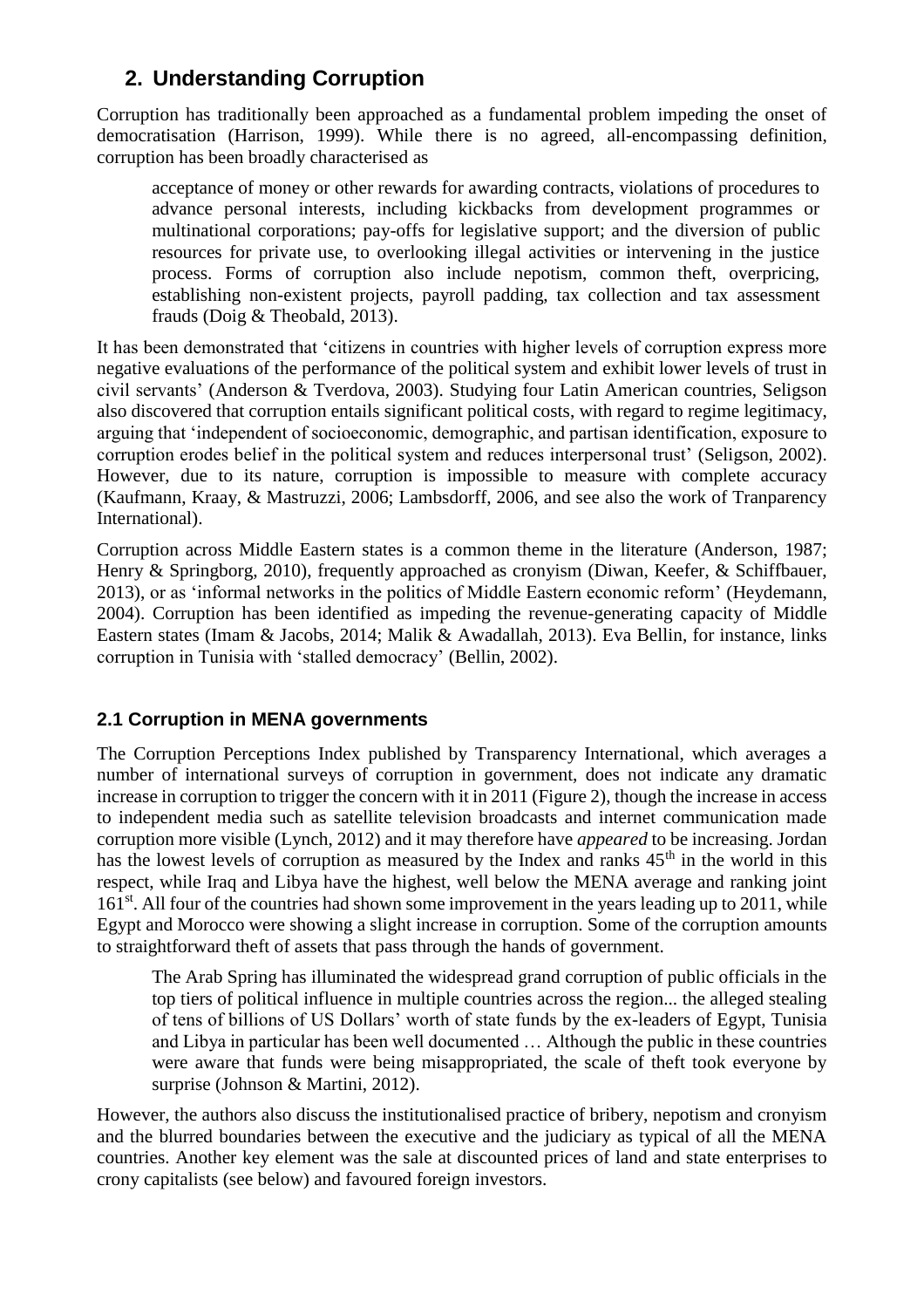

**Figure 2: Corruption Perception Index (Transparency International)**

**Note: higher scores indicate a lower level of corruption**

The World Bank's Enterprise Surveys identify the giving of 'presents' to government officials to secure contracts or in general to 'get things done' as the specific form of corruption most frequently identified by the businesses based inside or outside the country that responded to the survey (the percentage mentioning them approaches 40% on average in MENA countries), but bribes or presents were also used to obtain other licences and permits, to get access to electricity or water and in meetings with the tax department, by over 10 per cent of reporting businesses and often over 20 per cent. We may assume that the same demands would indicate what could be expected by the ordinary citizen, though probably from a lower level of official. Corruption of this kind is rarely practised directly by the 'principals' (presidents, ministers, generals) but more often through 'agents' (e.g. civil servants, 'independent' quasi-governmental agencies, the police and/or army, the courts) whose job it is to issue permits and licences, to agree contracts and in general to 'pave the way' (see Nugent, 2014); though the principal may also profit, the processes deniable in principle and his or her hands may appear to be clean.

Another question in ArabTrans (Figure 3) asked them to assess the amount of corruption to be found within state institutions in their country at the present time (2014). Here the most noticeable thing is that virtually no-one says there is none at all, except in Libya, where 16 per cent seem to think there is *no* corruption in government in their country. At the other extreme, around 60 per cent in every country seem to think that there is a great deal of it.





#### **Source: ArabTrans Survey**

The AfroBarometer, Round 6 of which ran in 2014-15, covered only a few of our countries, but it has questions which permit us to look in much finer detail within them.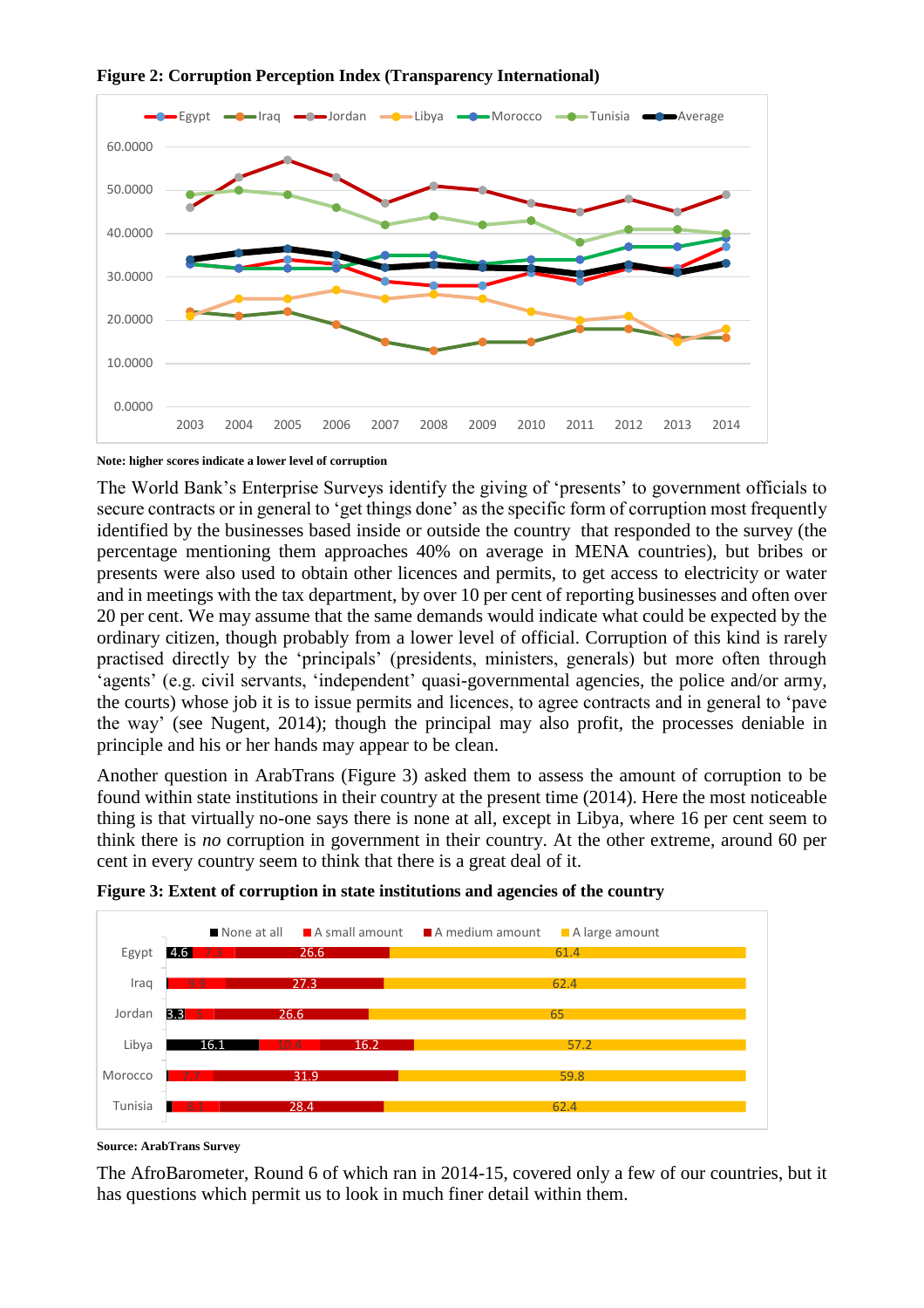- Egypt, for example, is more trusting of government about 30 per cent say there is no corruption among the judges and magistrates (compared with 2.4% in Morocco and 16% in Tunisia); 29 per cent think most or all are corrupt, however – lower than Morocco's 35 per cent but higher than Tunisia's 13 percent.
- In fact the Egyptians who think that most or all are corrupt stand at between 35 and 45 per cent in all other categories – the President's/Prime Minister's Office, local government counsellors, police and tax officials.
- Morocco is similar except that only a very few think there is *no* corruption among the judges.
- Tunisia believes there is substantially less corruption in the Offices of the President and Prime Minister, as well as tending to think that the judges are relatively uncorrupted.
- Eight per cent of Egyptians think there is no corruption in Parliament and only two per cent of Moroccans, and in both countries over 35 per cent think most or all elected politicians are corrupt, but 18 per cent of Tunisians think there is no corruption among them and only 16 per cent think most or all are corrupt. Three quarters of the Egyptians and Moroccans have never been offered an election incentive, but this leaves a quarter who *have* been offered one – for the most part only once or twice – while in Tunisia over 95 per cent say they have never been offered an incentive.

A crack-down on corruption is one thing that rulers mostly promised at the time of the Arab Uprisings  $-$  it is an easy rhetorical gesture  $-$  so we might relevantly ask whether our respondents felt that such a crack-down had taken place, three years after the Uprisings. The simple answer is that they did not (Figure 4). The ArabTrans survey response was that over half (often two thirds) of respondents thought that little or nothing was being done; even Egypt, the outlier in this distribution, showed a third of respondents who thought this. The Arab Barometer, which asked the question slightly differently, recorded similar figures, but with a high of nearly 70 per cent for Egypt and lows in the high 40s for Jordan and Tunisia. The AfroBarometer asked a slightly different question in Egypt, Morocco and Tunisia - how the government were handling corruption - and were told they were doing so badly or very badly by over 65 per cent in Morocco and Tunisia and over 80 per cent in Egypt. It also noted that about half of the respondents in Morocco and over a third in Egypt and Tunisia said that officials often go unpunished.

**Figure 4: Extent to which Government is taking action against corruption (% saying 'a lot' or 'quite a lot', or the equivalent)**



A closer look at one of the countries troubled by corruption, Egypt, is indicative of the problem's pervasiveness. Under President Hosni Mubarak (1981-2011):

Elite corruption is considered an open secret of Egyptian political life. Al-Akhbar's daily columnist, Ahmed Ragab, wrote a particularly critical editorial where he suggested that Egyptians live in a land of corruption, a "Fasadestan" (fasad is corruption in Arabic). An editorialist for Al-Masry Al-Youm argued that the force of corruption in Egypt has become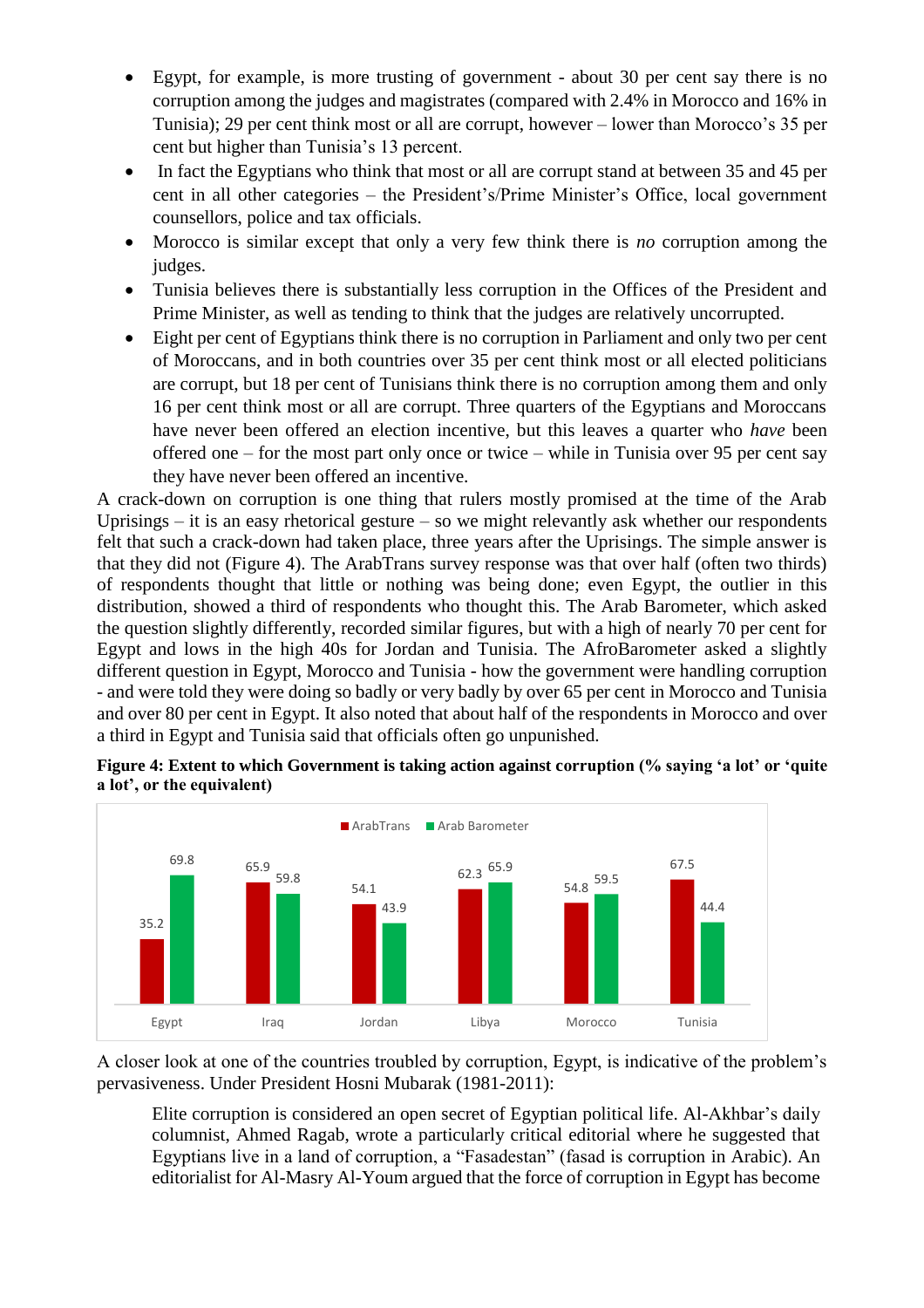stronger than the regime itself. Parliamentarians were called "liars" who have "milked the country dry" (Blaydes, 2011).

El Mahdi and Marfleet say by way of summary that:

Corruption is widespread, as can be seen in the allocation of contracts by the state for commodities, equipment and construction projects, and in the licensing of economic enterprises. This has been complemented by a long series of illicit dealings during privatisation of the public sector.

Supporters of privatisation claim that it is a solution to deteriorating economic performance and corruption in the state sector. Furthermore, they suggest that it is now under way worldwide, so that Egypt cannot buck a global trend. Opponents insist that it has been imposed on indebted countries by international financial powers for the latter's benefit, and that wide implementation does not mean that it is the right solution in Egyptian circumstances – or indeed in developing countries in general. Privatisation has nonetheless gone ahead, involving some of the most advanced public-sector companies and accompanied by high levels of corruption in which assets have been sold at levels which massively undervalue companies involved (El-Mahdi & Marfleet, 2009).

Under Mohamed Morsi, the government attempted to take measures against corruption, although they failed to convince the citizens of their effectiveness (Table 5). According to Transparency International:

*On 9 December 2014, the Egyptian government announced the launch of a national anti*corruption strategy. The National Coordinating Committee for Combating Corruption (see below) developed the strategy and its implementation will be coordinated by a technical committee headed by the Administrative Control Authority (ACA). The Egyptian National Anti-Corruption Strategy adopts ten main objectives, which range from short to medium term, namely: (i) raising the level of performance in government; (ii) establishing transparency and integrity principles among public officials; (iii) developing and updating anti-corruption legislation; (iv) strengthening judicial procedures to achieve prompt justice; (v) strengthening capacities of anti- corruption bodies; (vi) raising living standards and achieving social justice; (vii) raising awareness and building trust between citizens and state institutions; (viii) strengthening national cooperation against corruption; (ix) strengthening regional and international cooperation against corruption; and (x) strengthening civil society participation in combating corruption (Transparency International 2015: 6).

#### **2.2 Corruption in the private sector**

Even in the private sector Government is inextricably tied up with the operation of corruption; most of what is meant by the term involves sale of favours or requirement for payment by government agencies. It hits the economy of a country at many different levels.

Corrupt practices may be favours done for rich 'clients'*.* Examples here would be paying extra to get better service in restaurants or shops, or paying for favouritism in recruitment and promotion, or obtaining a place at a good school in return for money or favours delivered, or paying for a degree of a certain class (in money or in some other kind of 'currency') when the standard actually achieved did not merit it, or paying for better services or greater access in a government office, or paying the police to overlook breaches of laws or the judge to remit or minimise our punishment. The list illustrates how the same practices may be legal or corrupt in different places.

The first of them is legal in Europe and Northern America and is called 'tipping' or more explicitly 'a service change'; we do not think of it as getting better service through what are in essence still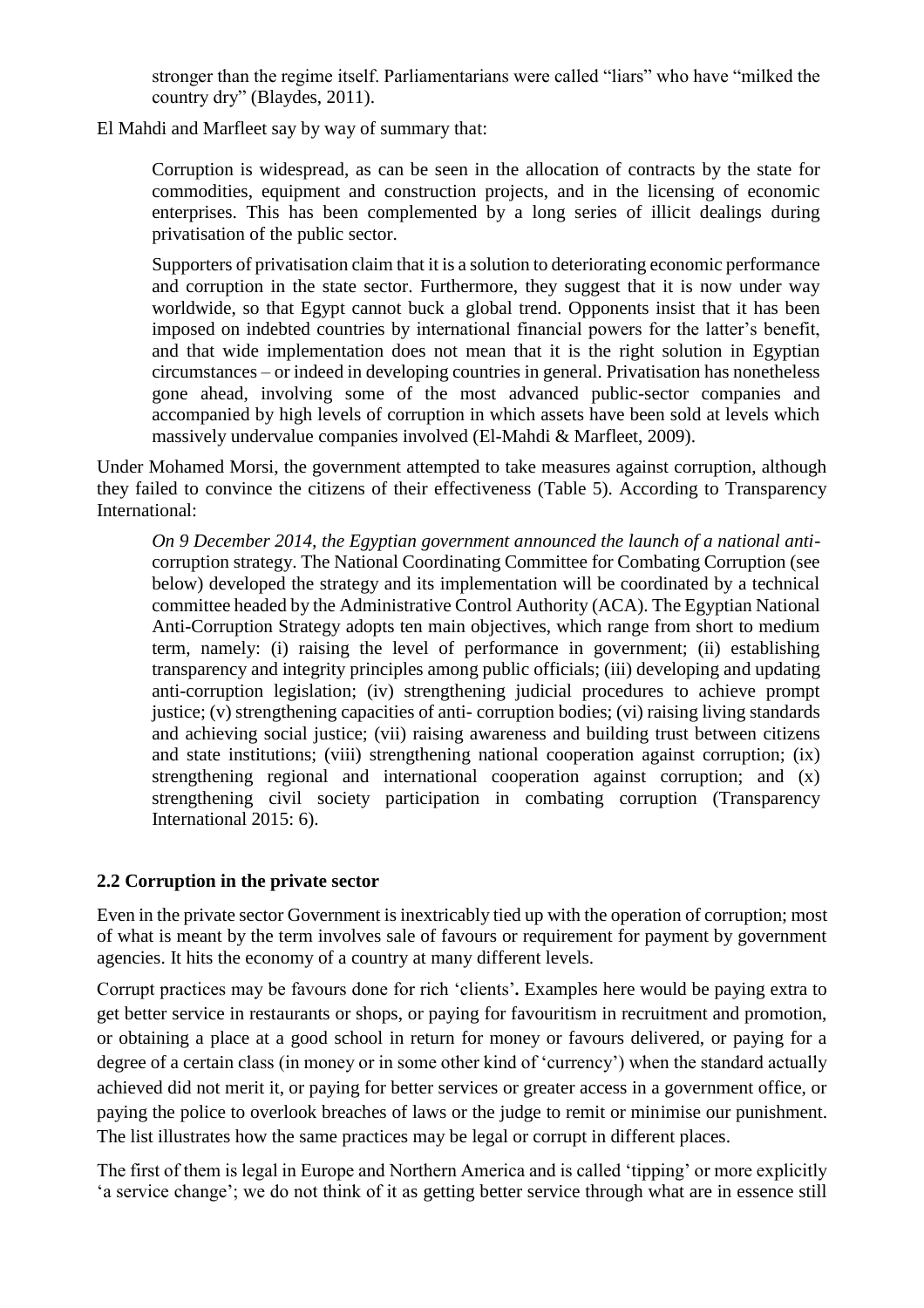corrupt payments. All of the others are illegal – we commit a crime by offering a bribe and the recipient commits a crime by extorting one. (However, it used to be the case that the employer had an absolute right to decide who should work for him or her, on any grounds he or she chose, including attractiveness and expectation of sexual favours; this kind of decision-making is a relatively new entrant to the list of actions for which you can finish up in court.) As another example of something seen as corrupt in some cultures but not others, we might consider lending money at interest. This is not seen as at all corrupt in the European and American contexts, but as the norm for businesses and banks. In the Muslim world it is seen as corrupt, shaming and against the moral and divine order.

Corrupt practices may be extortions from 'ordinary people' or may favour some people over others on grounds other than capability and suitability. Payment for basic services – the requirement to make a payment, to pay a bribe, in order to get medical service or to be connected to decent sanitary provision, for example - is a straightforward charge on the private citizen's purse. In the AfroBarometer, one person in about twenty said he or she had paid a bribe to obtain public medical services at least once in Tunisia (presumably in the last year, as a proportion of respondents were coded as 'no experience with this in past year'); the percentage is seven times as high in Egypt (36.6%) and 9 times as high in Morocco (48.2%). Similarly, 3.5 per cent in Tunisia had paid a bribe for water or sanitation (17% in Egypt, 20% in Morocco), only 1.7 per cent for school placement (but 21% in Egypt and 14% in Morocco) and 10 per cent bribed the police 'to avoid problems' (9% in Egypt, 17.5% in Morocco). These charges fall on the poor as well as the rich, when they are able to pay them, and are likely to exclude them from basic services where they are not able to pay. Indeed, many of the rich will use private services instead of the state ones, and their ability to do so may be one of the reasons for the disgruntlement of the middle class, condemned to public services of poor quality and unable to afford private education and health services.



**Figure 5: Bribes paid for 'ordinary-life services' (%) (AfroBarometer)**

**Source: AfroBarometer Round 6**

**Notes: 'yes' – paid a bribe at least once 'no' – never paid a bribe**

**'Health': for treatment at local health centre or hospital 'Water/sanitation' – for water or sanitation services 'Schooling' – for school placement 'Police' – to avoid problems with police The 'no' figures have been entered as negative values so that they display below the central horizontal line.**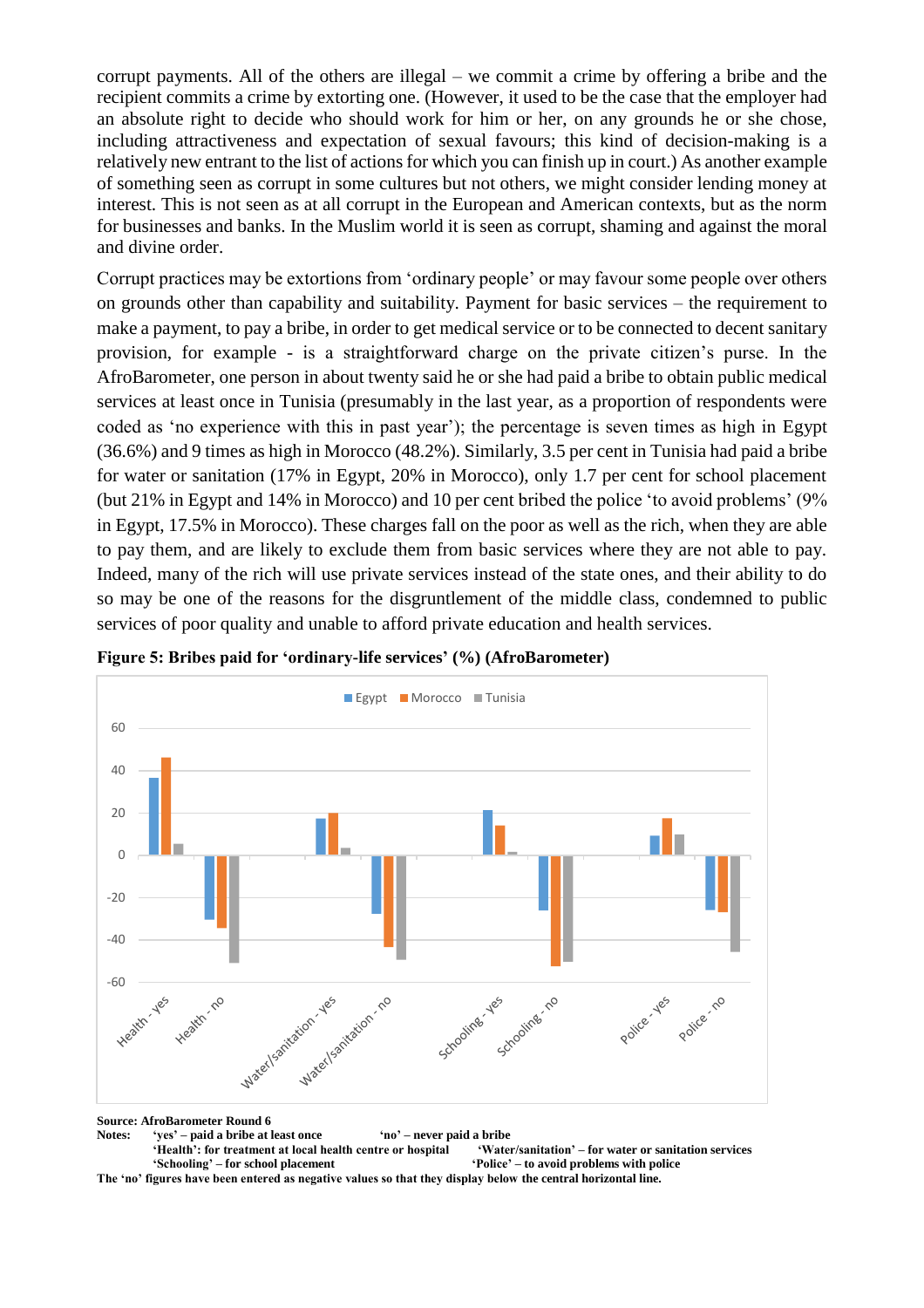Probably even more pervasive than bribes at the level of the ordinary citizen is the practice of 'wasta'. Wasta, the equivalent of the Russian 'blat', the UK 'old boy network 'of those who went to a small number of prestigious schools or the American 'good ol' boy' network, is the practice of preferring family, friends and people with whom one is in some kind of personal relationship or at leasdt recognises as 'one of us', when it comes to awarding jobs, promotion, bonuses, pay increases, positions of responsibility or honour, university places etc. Its effect is that *who* you know and is more important and more valuable than *what* you know or what you can perform. It is firmly and widely believed in the MENA countries that wasta is what gets you employment and, mostly, that no route which does not involve wasta will do so. While it is found in the highest reaches of society, it is also found at very basic levels of jobs and qualifications; wasta is seen as an essential for getting jobs on the docks or the building sites, as well as leading to preferment within government and the army. Asked in the ArabTrans survey whether wasta played a role in employment (Figure 6), between half and three quarters said it was extremely widespread and only a very few (ranging from 0.9% in Jordan to 5.8% in Egypt) said it was possible to get work without it. Arab Barometer's more elaborate and precise formulation of the same question elicited very much the same answers.





#### **Source: ArabTrans Survey**

Corruption may consist in bribes levied from businesses, and particularly new or expanding businesses, as the price of a government department doing its routine job and issuing documentation. The bribe or 'present' may be necessary to obtain service at all, or as an inducement for faster service, or in order that the strict provisions of laws or regulations might be relaxed in particular cases.

Further unbundling is needed to clarify the specific problems and challenges confronting various governments and the individual agencies and departments within them. Do the fundamental challenges involve extortion in tax collection? The deliberate misrepresentation of standards in bid documents? Collusion in pharmaceutical procurement? … The payment of "speed money" for permits and licenses? Pressuring companies to take on a well-connected silent partner to facilitate private investment? The Arabic language itself reflects this diversity and has devised a number of terms to address various problems, ranging from *bakshish* (small facilitation payments) to *wasta*  (connections) to *fassad* (corruption or "rot"). Interestingly, many of these terms can also have neutral and less pejorative connotations. (Beschel 2008)

In other words, some of this is seen not as criminal acts (though it may be acknowledged that they are against the law) but rather as payment for additional services or a small venial surcharge on the provision of services – analogous to the European or American tipping system. (We should remember that in these countries, which have a solid layer of poverty and a shortage of well-paying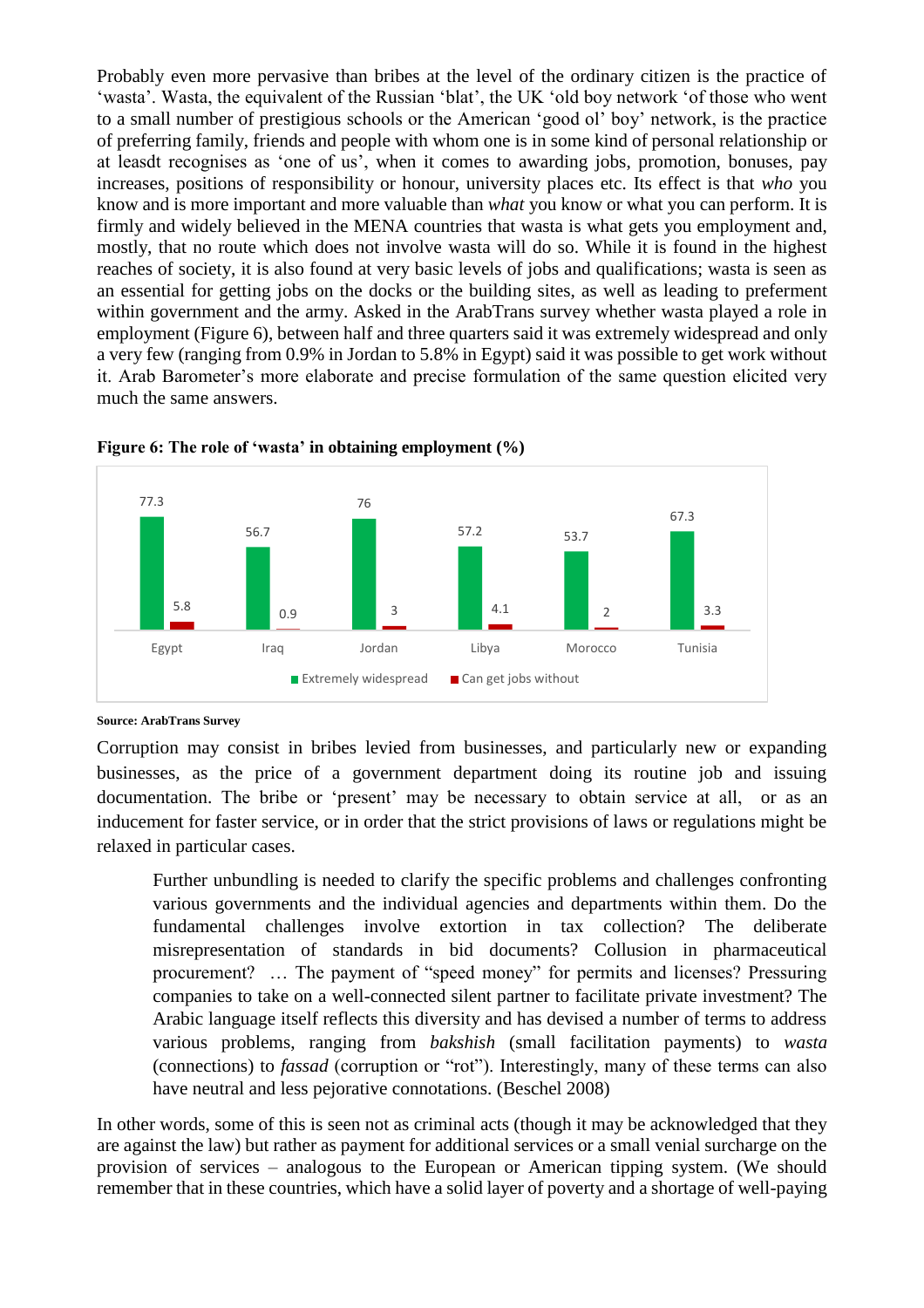employment, tipping in the form of paying for casual services has increasingly become the norm, particularly among European and American visitors, and that the apparently small sums tipped are often large enough to feed a family, given disparity in wealth.) Judging by the answers given to the World Bank's Enterprise Surveys, it is a matter of normal business procedure for both domestic and external concerns (that is, the proportion reporting having done so is in double figures in MENA countries in many years) to pay a bribe in order to receive an operator, import or construction licence/permit, presents are taken to the tax office by often a quarter of respondents, and incentives to government departments to speed and smooth procedures seem also not to be uncommon.

#### **2.3 Crony capitalism, or government wasta in business**

Over and above these corrupt acts or requirements, we need also to consider the more systemic ways in which corruption has become structured into the MENA states. There are reasons to suspect that perception indices such as *TI's Corruption Perception Index* are weighted towards petty corruption and may not adequately reflect broader problems of "state capture" or the use of state machinery to direct economic rents to favoured parties—a problem many sophisticated observers have argued may be particularly acute in some MENA countries (Beschel 2008).

The reform of central economic control in the MENA countries outlined in Abbott and Teti (2016) were supposed to bring about an economic structure based on a strong private sector independent of government and therefore to some extent independent of national politics. However, what happened in practice was something rather different. The required reforms entailed privatisation of the 'spoils of government', but the redistribution of rents away from government control (which in the MENA countries did not necessarily lead to a developmental patrimonialism - see Booth & Golooba-Mutebi (2012) - but rather to the straightforward reward of allies and 'buying off' powerful opposing forces) and did not necessarily lead to capital being invested within the country. Before structural adjustment was forced on them in the 1980s these countries had a 'political settlement' or 'social contract' whereby the middle class (and working class) accepted authoritarianism in exchange for decent job (public sector employment), decent social services and fuel and food subsidies. It was the breakdown of this contract that eventually became the main driver of the Uprisings.

The distortion of this transformation most commonly practised in the MENA countries (and in many other places) was to create friends and allies as 'independent concerns' which then continued to work closely with government and to follow a political rather than an economic agenda. The main driver **is** political; those in power work mostly to maintain their position at all costs. The industrial, commercial and financial leaders become an intrinsic part of the government elite or, worse, members of the government elite become the industrial, commercial and financial leaders without thought to their qualification and suitability. In Egypt the transformation has been expensive for the middle classes in terms of decent jobs and also in terms of opportunities to establish industrial or commercial concerns. It is tied up with the loss of government employment with privatisation and the failure of the crony capitalists to invest in enterprises that created employment. Also in Egypt, at least, the crony capitalists were given favoured access to bank loans, making it virtually impossible for non-favoured enterprises to get them. This had a knock-on effect on the potential of small- and medium-sized enterprises to grow and create employment.

Difficulties emerge, for attracting outside capital or even inside investment, when politics is the driver of economics. Governments are responsible for the regulatory framework, and all too often this kind of cronyism leads to favourable operating rules for the cronies – or, indeed, little or no regulation that is binding on them – while new capital from outside faces barriers to entry and does not have equal access to the markets. There were barriers to foreign direct investment in all the countries, but at least in Egypt a significant proportion of the crony firms do have foreign investment, mainly from the Gulf states. The FDI went into the oil and gas sectors and real estate,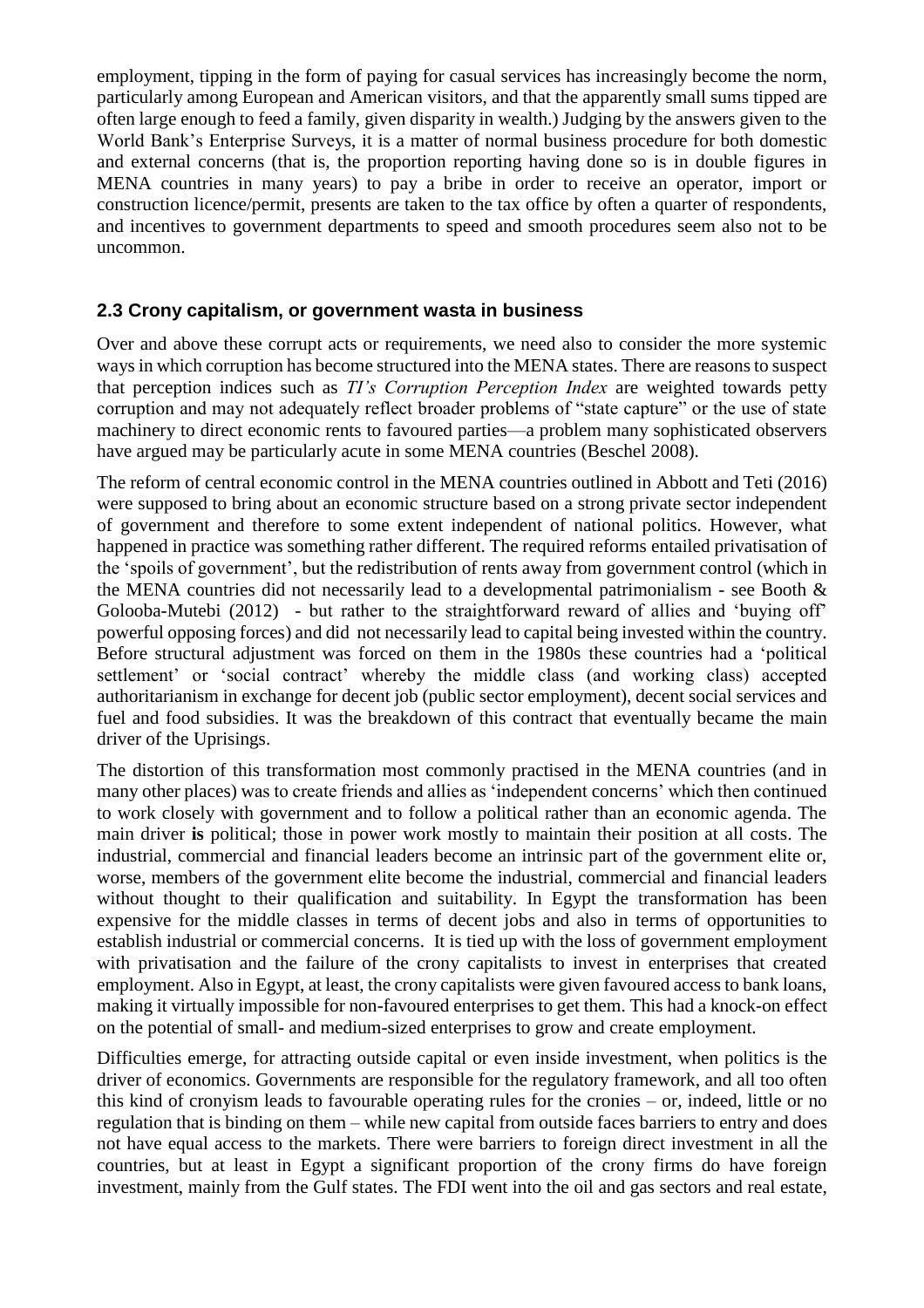however, which did not create sufficient decent jobs or increase the proportion of GDP from manufacturing; oil and gas generate rents for government but for the most part act as a mechanism for exporting capital in the form of profit. There was an increase in tourism, but this is rent income and precarious (as indeed are oil and gas), as recent events have shown.

Even if it is not the case that rents are devoted to fostering the welfare of state elites and their followers and clients, political aims (e.g. GDP growth, increase in taxation revenues) generally take precedence over attracting and keeping capital investment and creating jobs for citizens. This is the opposite of what has normally formed part of IMF-driven 'structural adjustment', which involves the shift of regulatory power from its monopoly position in the hands of government to agencies which are to some extent independent of government.

An important political dimension of the reform package has been the delegation of substantial regulatory rule-making and enforcement power from .. ministerial departments to .. independent regulatory authorities. … Delegation of rule-making authority … [was] meant to reduce the discretionary powers of the political authority and attain a more rulebased and transparent framework for economic policy. …. Replacing direct and often discretionary state control with new forms of control through rules and procedures corresponds to a major realignment in the structure of the state and in the way state power has been deployed (Atiyas, 2014).

It is this realignment of the state that does not take place if those subject to regulation are allies of government and a part of the political as well as the industrial/financial elite.

Corruption is bad for business because it adds costs to production, like an extra layer of tax. It is bad for business people because it adds delays and uncertainties to the business process and makes the task of setting up to make things or sell them or provide services riskier and more uncertain, less predictable. (Beyond this, there are the extra costs of the non-favoured non-crony firms, which mean that their products are not competitive on export markets.) It is bad for residents in general because not only does it cost money they may not be able to afford and decrease the predictability and hence the security of their lives, but it sends a message about where they stand in their society and what its 'rules of engagement' are.

In a practical and economic sense, a feeling that the state interferes in economic processes can be damaging to planned growth. With regard to Rwanda, for example, despite the rather laudatory 'developmental patrimonialism' interpretation cited above, it has been suggested that the funds of the ruling party (as opposed to those of the government itself and notionally separated from them) have been used to kick-start, maintain or reinvigorate failing major enterprises (see Gökgür, 2012, for example) and that this impedes free competition through potentially corrupt or at least cronydirected favourable access to finance and permissions. Even if there were no favouritism at all in reality, even the *feeling* that the state is entering the competition is probably one of the reasons why Rwanda has such difficulty attracting foreign investment. Its implications go beyond this, however, and again send a message to residents and potential outside investors about the form of governance and the extent to which fair dealing can be expected, which we shall consider in the next section.

## **3 The Rule of Law**

Corruption may fruitfully be seen a special case of breaching the Rule of Law, by which is meant not just the laws (regulations, directives) themselves, nor even their implementation, but a way of structuring the socio-political order to maximise social inclusion and social cohesion.

#### **3.1 Social inclusion**

A fundamental principle of the rule of law, as generally understood, is that all are equal before it and no-one stands outside it. This means that everyone is recognised as a full member of the society.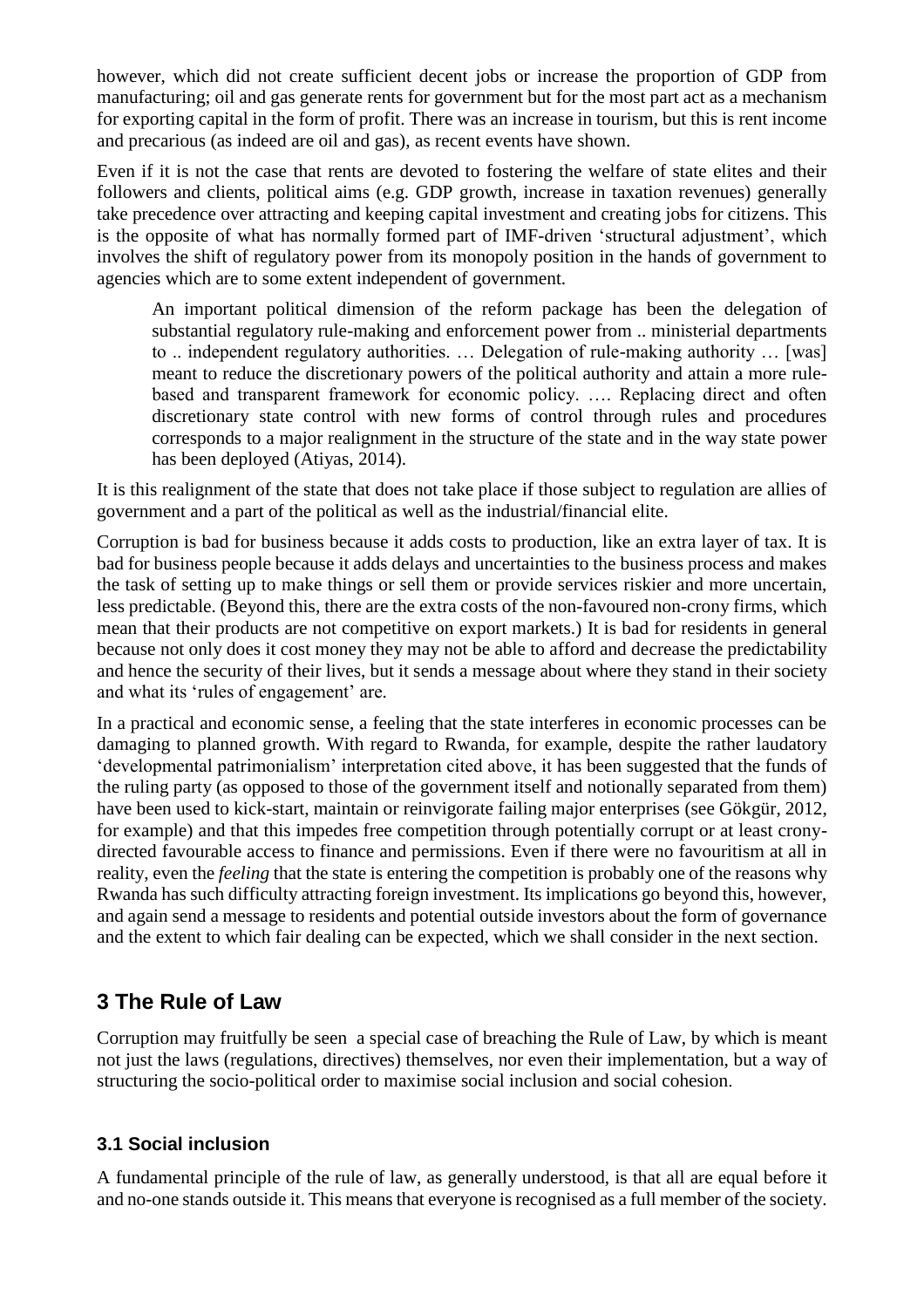There are no groups that are excluded (with some careful argument about infants and children, very old people and those who are sick, disabled or mentally handicapped which generally involves the concept of Human Rights as in some sense 'belonging' to members of a society even if they are not in a position to assert or claim them). It also means that there is no-one who stands outside and above the law; our rulers are subject to the same rules as the rest of us. Corruption breaches the rule of law because some people are able to take the right to extort from or control others, for their own enrichment or advancement or even amusement, and there is no easy way to stop them doing this. The society has two classes of people – a superior class that demands bribes and an inferior class that pays them.

In this sense the MENA countries are not good at social inclusion. In none of the six countries does the Arab Barometer show as many as 15 per cent who think they are largely treated in the same way as everyone else (Figure 7). At least 13 per cent in Iraq, and up to twice that number in Egypt, think they are not treated in this way at all. (There is no particular demographic pattern or grouping underlying these responses.) It is also clear from responses to questions in the AfroBarometer that the President is above the law, at least in those countries which the survey covers. While most agree that it is Parliament that makes the laws, not the President (or King, presumably, in Morocco), around half in Egypt and Morocco and a third in Tunisia think he is free to act rather than having to obey laws and the courts, and over 80 per cent in all three countries say that he ignores parliament and the laws at least some of the time (or do not know whether he does or not).



**Figure 7: Extent to which respondents feel they are treated equally with others (%)**

**Source: Arab Barometer Wave 3**

Asked about what was important in their Constitution (and Egypt, Libya and Tunisia were in the process of rewriting theirs at the time of the survey), over half the Arab Barometer respondents thought it was *very* important to have a formal separation between the executive and the legislature (or just under half in Jordan and Morocco, the two monarchies) and over 60 per cent felt it very important that the power of the head of state be limited (except in Jordan, where the figure was only 35%). Fewer than 6 per cent thought the first of these as not important at all and fewer than 7 per cent the second (except in Jordan, where 13.6% said the limitation on power was not at all important).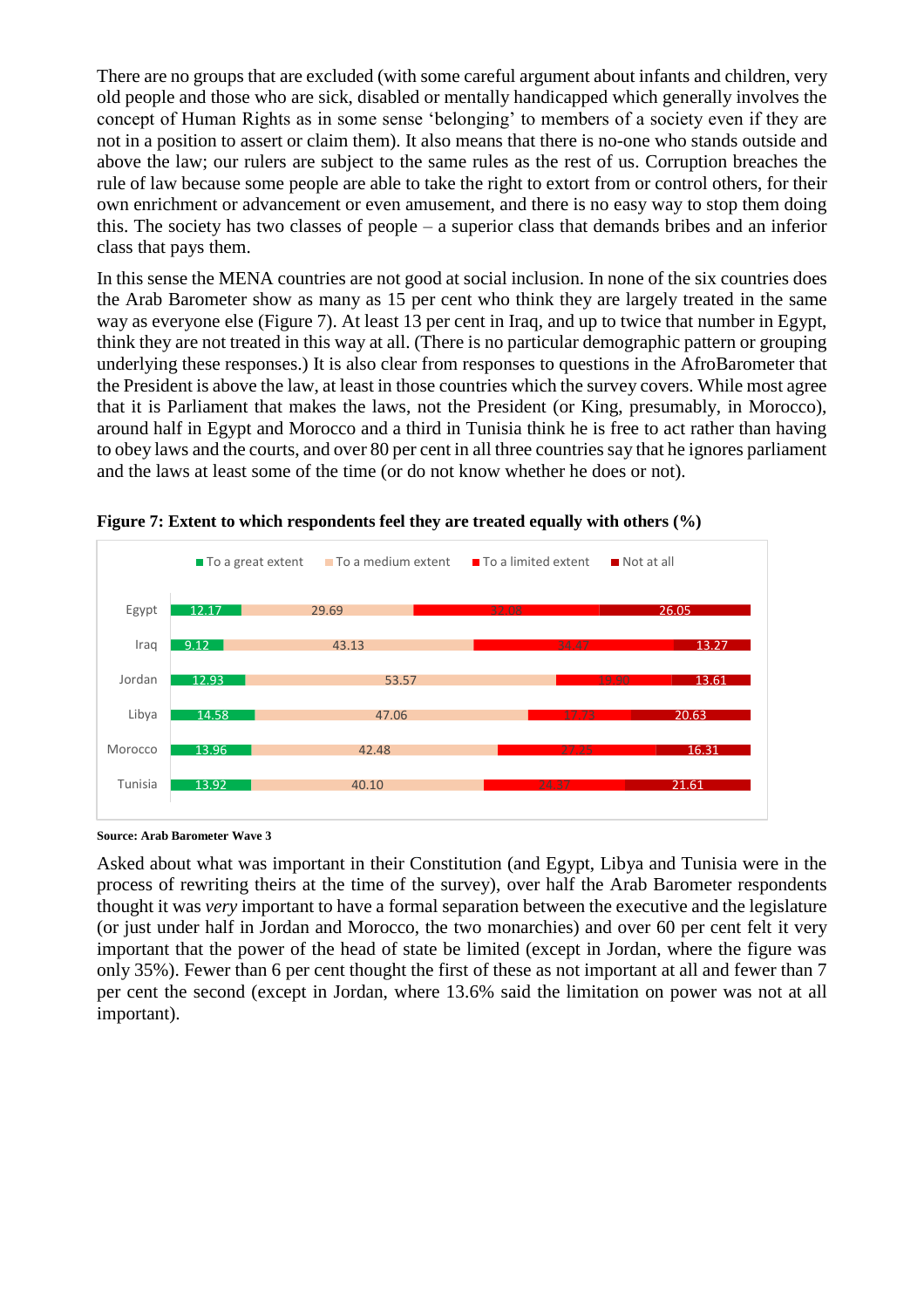

**Figure 8: Limits to power of head of state, desirable in the Constitution (% agreeing)**

**Source: Arab Barometer Wave 3.**

#### **3.2 Social cohesion**

To the extent that people are and feel included in the society as full members, what maintains this situation is social cohesion, characterised at its simplest as 'shared norms and values'. This does not mean that culturally different groups will necessarily value the same goals or take the same things for granted about the society in which they live; modern societies persist through what Durkheim (1893) called *organic* solidarity, rather than the mechanical solidarity of literal equivalence of goals and expectations, and diversity is possible within coherent societies. Specifically, what is required is a common understanding of 'the rules of the game' – how social relations are managed and disputes resolved in such a way as to provide a fair and equal solution irrespective of your position in the society. This is a principle to be applied without exception in a cohesive society, an approach which is taken for granted, 'goes without saying' and is the automatic, default approach to both personal and institutional interaction. This means a great deal of trust in persons unseen and trust that institutions will function even if we do not have personal knowledge of the people concerned. That those in social roles will fulfil them rather than follow their own or their group's interests exclusively is what keeps the banks working, what underlies both commerce and the labour market, what makes government bureaucracy function and what makes the laws of the land a common possession rather than a set of rules imposed by a ruler or ruling elite.

As we have seen already above and in Sapsford, Tsourapas and Teti (2016), the MENA countries have some way to go before much of this kind of social cohesion is achieved. While three quarters or even more would trust their neighbours and people known to them personally, 70 per cent (83% in Tunisia) say other people are generally not to be trusted – 'you can't be too careful' - and a third or more consider that others would take advantage of you rather than try to be fair (World Values Survey Wave 6).

More than a third of respondents think every level of government is corrupt (except Tunisia, but even there the figure is around 16%), and where we have the detailed information (from the Afrobarometer) we find that between 13 and 35 per cent think all or most of the politicians, the tax officials and even the judges are corrupt. Over half the population, and in some countries three quarters, think the government is doing little or nothing to remedy this. Bribery reaches down beyond the business world to condition even such transactions as the use of a supposedly free health service. Wasta is very influential in the allocation of jobs, and if you do not know the right people and are not known by them you will have difficulty finding a job, which is profoundly divisive. 'Crony capitalism' may be seen as a high-level governmental version of the same process, with business opportunities and advantages reserved for the friends of government. Over 60 per cent in most countries trust the police and the army, but this still leaves a substantial minority who do not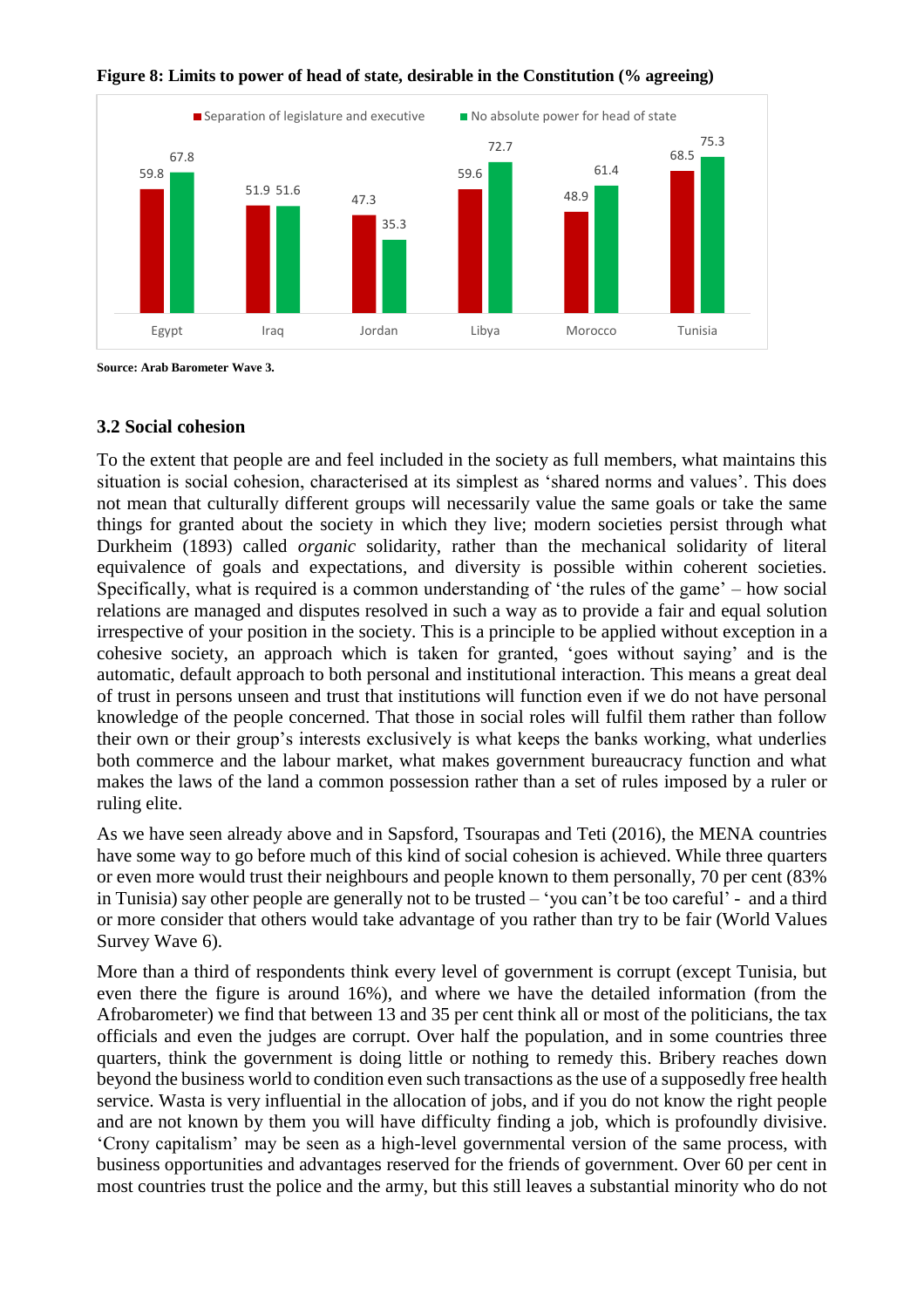have trust in them, and only half the population trust even the courts (varying from 63% in Egypt and 57% in Jordan to 28% in Morocco and 31% in Tunisia).

However, there are signs that at least an *understanding* of what is required for cohesion underlies this disaffection. In the three countries covered by the AfroBarometer for this period, over 80 per cent in Egypt and over 90 per cent in Tunisia agree that the decisions of the courts are binding, for example, and that people must obey the law (but 64% and 71% respectively in Morocco); some of them merely 'agree' rather than 'agree strongly', but the distinction may be a question of passion versus simple acceptance or may be modified by circumstances of which they can conceive where corruption of officials might modify the obligation). Around 80 per cent agree that people must pay their taxes in Egypt and Tunisia, and 67 per cent in Morocco – see Figure 9. So the fundamentals of the Rule of Law – that laws must be obeyed by everyone equally and the decisions of the courts are binding on everyone equally would appear to have a place in MENA governmental discourse (though, as we have seen, laws may not be binding, *de jure* or *de facto*, on the head of state, probably military chiefs and possibly the government as a whole and even the crony capitalists discussed above).





**Source: AfroBarometer Round 6.**

#### **3.3 Democracy and the 'Decent Society'**

Of particular interest in this context are the ways in which people in the MENA region define what they mean by 'democracy'. These have little to do with the 'thin' definition in terms of how a government is selected, through open election, by all the members of the society; this is mentioned as one of the two most important factors by half the population of Iraq and Libya but by as few as 16 per cent of the Egyptians. Instead they appear to act as signs or defining characteristics of what we have called elsewhere 'The Decent Society' (Abbott, Wallace, and Sapsford, 2016) – a view of society as including all its residents and affording them equality of opportunity, equality before the law – which means constraining the power of the (explicitly or implicitly) ruling elite and making them subject to the same rules. It also means expecting of them what is expected of every other element of the society, which is fair dealing and the willing fulfilment of institutionalised social roles. The Rule of Law to which even the otherwise absolute ruler is subject may not be a *necessary*  basis for a decent society – benevolent rulers can build up the same set of expectations and fulfil them – but the benevolence of an absolute ruler is not binding on his or her successor, nor is it necessarily transferred to or practised by underlings.

There is every indication in the ArabTrans survey that a substantial group of the population in each country want what they see as 'democracy' – at least a third in most countries, particularly if we allow the more limited version which restricts candidacy to Islamic parties, towards half in Tunisia and more than half in Iraq (Figure 10). The statement 'A democratic system may have its problems, yet it is better than other systems' was endorsed by over 80 per cent of the population in each of the six countries and by close to or even over 90 per cent in three. Doing away with corruption was chosen as a defining characteristic by between 20 and 40 per cent, with economic choices (the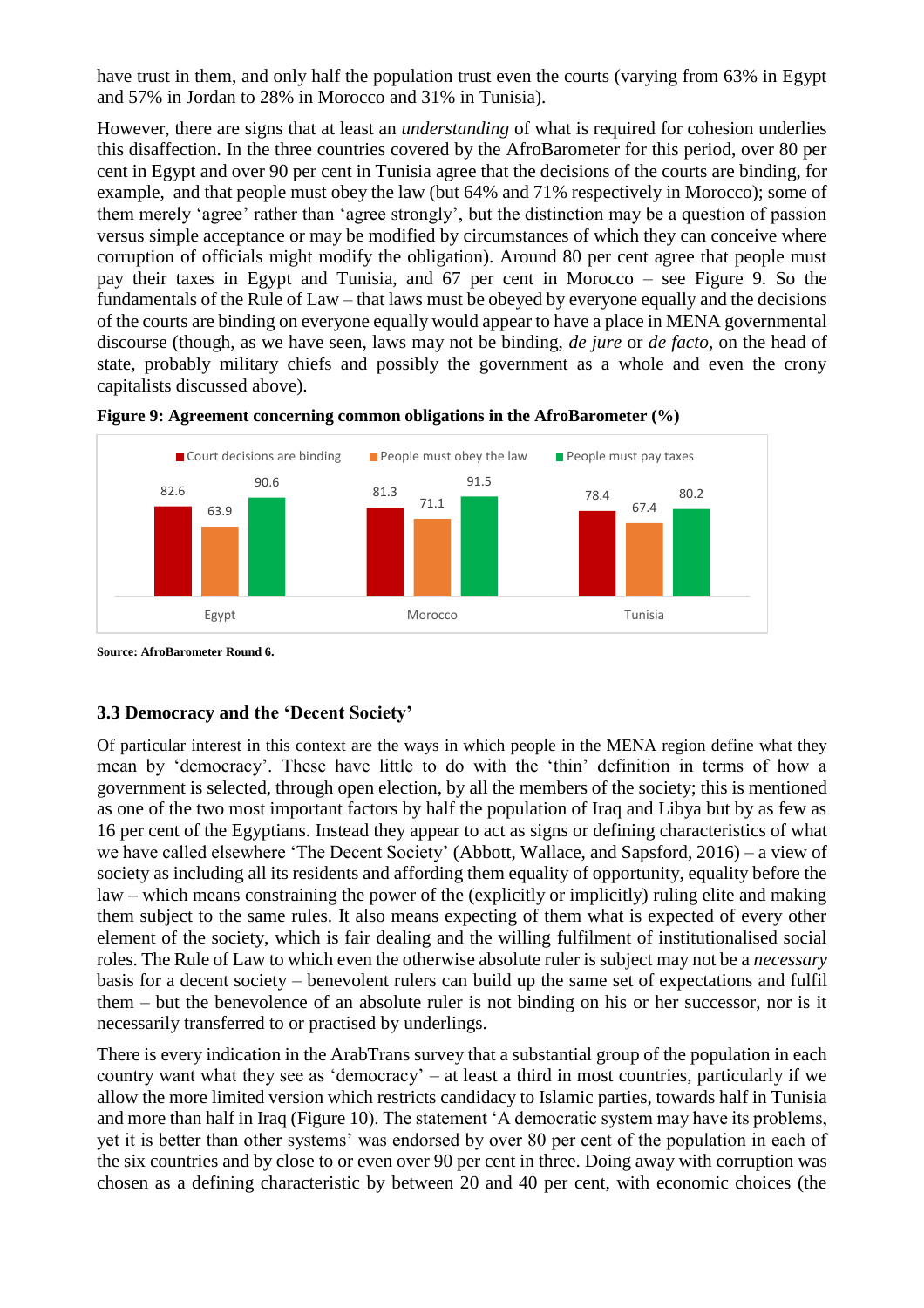availability of basics and of jobs) at a similar level, as were 'equality' items (political or economic), and freedom to criticise government was also endorsed by up to a third in some countries – see Figure 11.





**Source: ArabTrans Survey**



#### **Figure 11: essential characteristics of a democracy (%)**

**Source: ArabTrans Survey**

#### **4 Conclusions**

The point to be made is that trust, detestation of corruption and wasta, the desire for free speech, the wish to be recognised as an equal of others politically and the desire for the resources to live the same lives as other people are not separate goals but in some sense facets of a desired life style. People want a society where they are treated as adults rather than children or serfs, and the society in which they live infantilises at least half of them (the women) and also tends to treat immigrant labour as somewhat less than human. Societies across the world treat women as though they were not quite grown up. Some revere the elderly because of their breadth of experience (which can be a great impediment to change), while others regard them as in their second childhood. Many have treated working-class/peasant males as in need of control and direction because they do not understand the big issues, and colonial cultures enslave people of other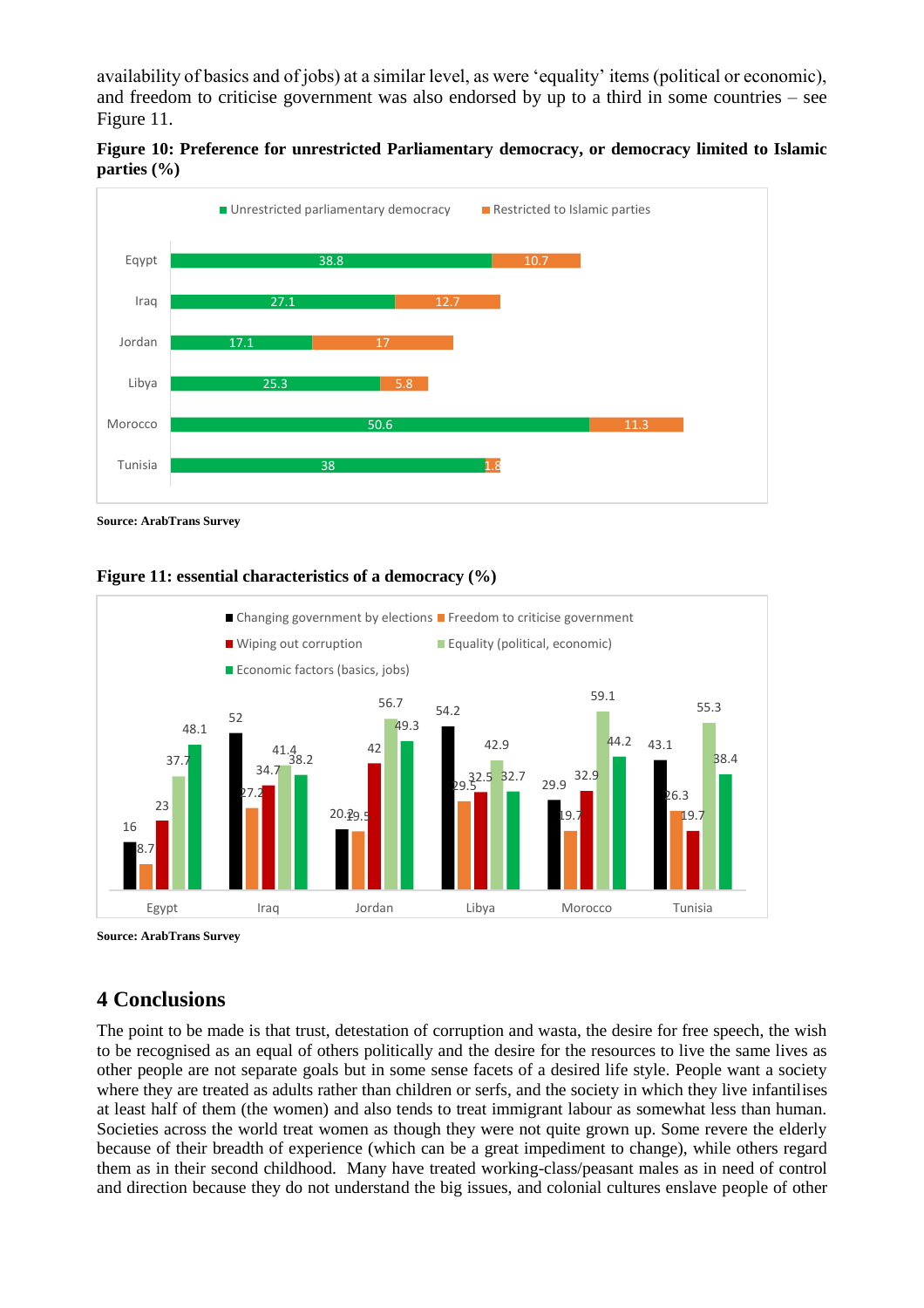ethnic origins, particularly if their skin colour is different from that of core citizens. These are all forms of control, reserving full citizenship for a core minority which at its most extreme will consist of middle-class, reasonably affluent white males of middle age.

Against this, what people appear to want from their society is to be treated with dignity and respect, to have a say in their lives and to be as free to develop their capabilities as is compatible with the same freedom being offered to everyone else as well. This is not necessarily as individualistic as it sounds; not everywhere in the world is as resolutely individualist at 'the point of consumption' as Great Britain and North America, and in most places people would talk about 'our' freedoms, the freedoms available to a group or class or community, as much as or more than the freedom of the individual. This is particularly the case where a group or tribe or community has a collective identity established through their perception of shared disadvantage or discrimination.

In the longer sweep of history and at 'the point of production' where governments operate, such freedoms and such a lifestyle can be established, maintained and sustained only through the establishment of institutions, both concrete - families, commercial/industrial concerns, bureaucracies - and discursive – shared expectations, *conscience collective*, visions for the future, hopes for the children. This is where behaviourally and intentionally defined variables such as trust and mutual understanding become aspects of an architecture of social relations. Where the behaviour of the powerful – whether members of an elite or those with a small and temporary power (e.g. a foreman on a building site) – is blatantly aimed at the advantage of self or in-group, they are discarding the shared world view as inappropriate to the situation and the people concerned; it is a shocking insult and forces reappraisal of how it is appropriate to behave. Where we do it unthinkingly, taking disadvantage for granted as in some way 'just an inevitable aspect of life' it may do even more harm, because there is no clear enemy and the tendency is to assume that we have misunderstood or that we are indeed inferior.

### **References**

#### *Surveys and databases*

*AfroBarometer Round 6 2013-14,* African Barometer*:* <http://afrobarometer.org/data>

*Arab Barometer Wave 3 2013,* Arab Barometer*:* <http://arabbarometer.org/instruments-and-data-files>

*ArabTrans Survey 2014*, University of Aberdeen: [http://www.arabtrans.eu](http://www.arabtrans.eu/)

*Corruption Perception Index,* Transparency International:[Bhttp://www.transparency.org.uk/ corruption/](http://www.transparency.org.uk/%20corruption/%20measuring-corruption/)  [measuring-corruption/](http://www.transparency.org.uk/%20corruption/%20measuring-corruption/)

*Enterprise Surveys*, World Bank: [http://www.enterprisesurveys.org](http://www.enterprisesurveys.org/)

*World Values Survey Wave 6*: http:// wvs-online.com/wvs.jp

#### *Other references*

Abbott, P. and Teti, A (2016) "The Political, Social and Economic Drivers of the Arab Uprisings" in Abbott, P., Teti, A. (eds). *Literature Report for Morocco, Algeria, Tunisia, Libya, Egypt, Jordan and Iraq.*  Aberdeen: University of Aberdeen.

Abbott, P., Wallace, C. and Sapsford, R. (2016). *The Decent Society*. London: Routledge.

Anderson, C. J., & Tverdova, Y. V. (2003). Corruption, political allegiances, and attitudes toward government in contemporary democracies. *American Journal of Political Science*, *47*(1), 91–109.

Anderson, L. (1987). The State in the Middle East and North Africa. *Comparative Politics*, *20*(1), 1–18.

Bellin, E. R. (2002). Stalled democracy: capital, labor, and the paradox of state-sponsored development. Cornell University Press.